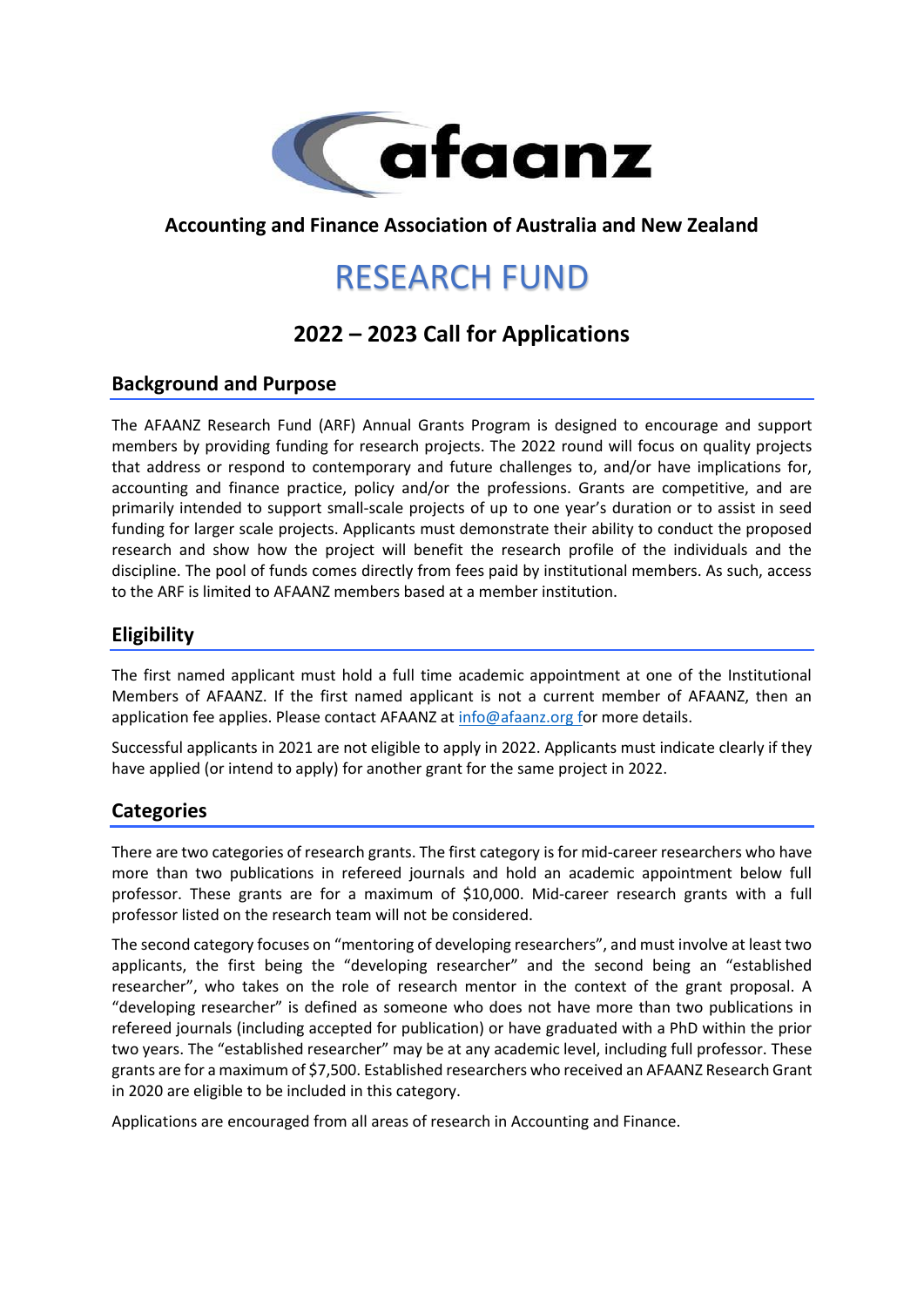#### **Funding**

- AFAANZ research grants attract GST and will be paid on receipt of a tax invoice.
- Funding can be provided for resource support such as research assistance and databases. Teaching relief will not be supported.
- Conference attendance (including travel and accommodation costs) will not be funded.
- AFAANZ research grants specifically disallow infrastructure levies charged by universities.
- Funds will be available for twelve months after the award of the grant from 1 July 2022 to 30 June 2023 and must be fully expended within that period.
- One application only per developing researcher will be eligible (although the established researcher may be associated with more than one application).

### **Accountability**

- A final report on the use of the funds and the outcomes of the project will be required within 60 days of completion of the project or 30 November 2023 at the latest. The format for this report is included later in this call for applications. Future grants to the applicant(s) will be conditional on the timely receipt of this report.
- Any working papers or published papers resulting from the research grant must acknowledge AFAANZ's funding.

#### **Selection Process**

A panel of assessors (normally comprising the AFAANZ Treasurer, the AFAANZ Board member(s) holding the Research Portfolio, and at least two academics of senior standing appointed by the Board) will assess all eligible applications. They will then make allocations of funds based on merit, to the limit of the annual funding pool (which may vary from year to year).

The criteria upon which the grants will be examined include:

- Quality of the research and the likely research outcomes, including its potential impact for practice or policy;
- Extent to which the research project will enhance the applicants' and discipline research profile;
- Extent to which the project is expected to result in publishable output; and
- Quality and clarity of the research application, including a research plan and a proposed budget.

The application must include written support from the Dean/Head of the relevant university organisational unit. Applications will not be accepted without this letter of support. A maximum of three grants can be made to each institutional member in this round. Partly funded applications and applications that are unfunded due to the institutional limit will be given feedback by the selection committee.

#### **Application Process**

The application process is managed through the following website:

[https://PitchMyResearch.com/grants](https://pitchmyresearch.com/grants)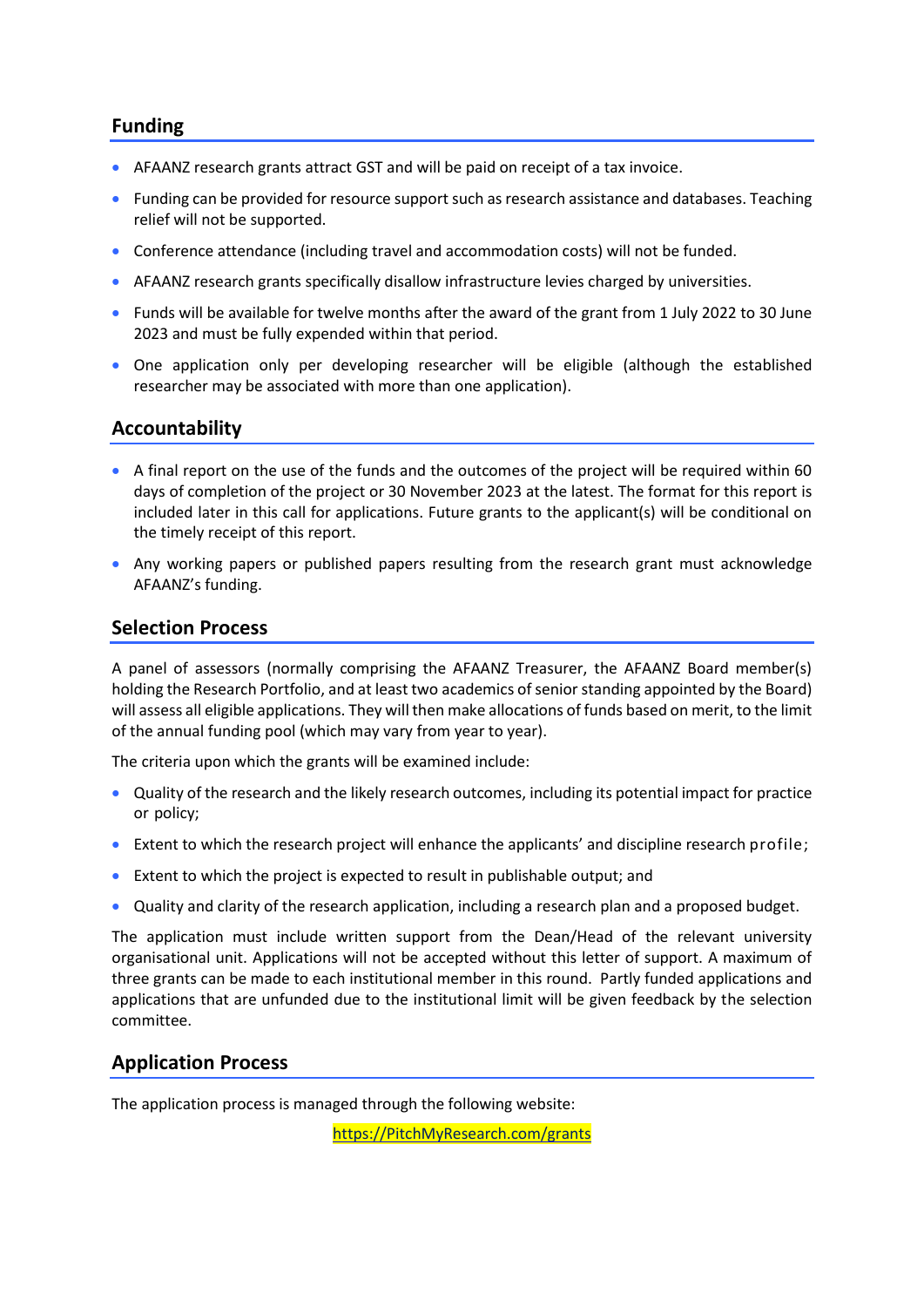From there you will be given the choice to start a new application or continue with any existing applications.

Complete applications will comprise:

- (1) A summary of the project proposal including the category of grant involved, the project title, the project summary, and research methods;
- (2) The name(s) and contact details of the researchers, their career statuses (developing, mid-career, or established researchers), their AFAANZ membership numbers (if applicable), their employerinstitutions, and their CVs (uploaded in PDF format);
- (3) A research pitch in the format of "Pitching Research" [Faff (2014)] available from SSRN:

[http://papers.ssrn.com/sol3/papers.cfm?abstract\\_id=2462059](http://papers.ssrn.com/sol3/papers.cfm?abstract_id=2462059)

NB: For qualitative projects, the web portal will give researchers the option to change from the default format to use Lodhia's adaptation of Faff's "Pitching Research" framework [see Lodhia (2017) available from *Accounting & Finance*:

<http://onlinelibrary.wiley.com/doi/10.1111/acfi.12266/pdf>

- (4) A budget with justification of each item; and
- (5) Appendices (uploaded in PDF format) including:

A Dean or Head supporting letter (signed electronically), and

For developing researcher applications: a supporting statement (signed electronically) from the established researcher of not more than two (2) pages. This statement should highlight key features of the developing researcher applicant's research history and ability to undertake the research successfully. The statement should also indicate willingness and demonstrate an ability to mentor the project.

The website provides further guidance with each section, and it allows you to save your work and return to continue editing it as many times as you like prior to submission. There is a "download PDF" button which will combine all parts of your application into a single PDF document so you can see it at any time. You should preview this before submission.

Your complete application must be submitted through the website on the "submission" tab, and you will receive an email acknowledgement with time stamp.

#### **Critical Dates**

- Closing Date: **30 April 2022** at **23:59 AWST**
- Applicants Notified: 25 June 2022
- Formal Announcement of Successful Grants at the AFAANZ Conference Second Plenary Session, on 7 July 2022.
- Reports due 30 November 2023